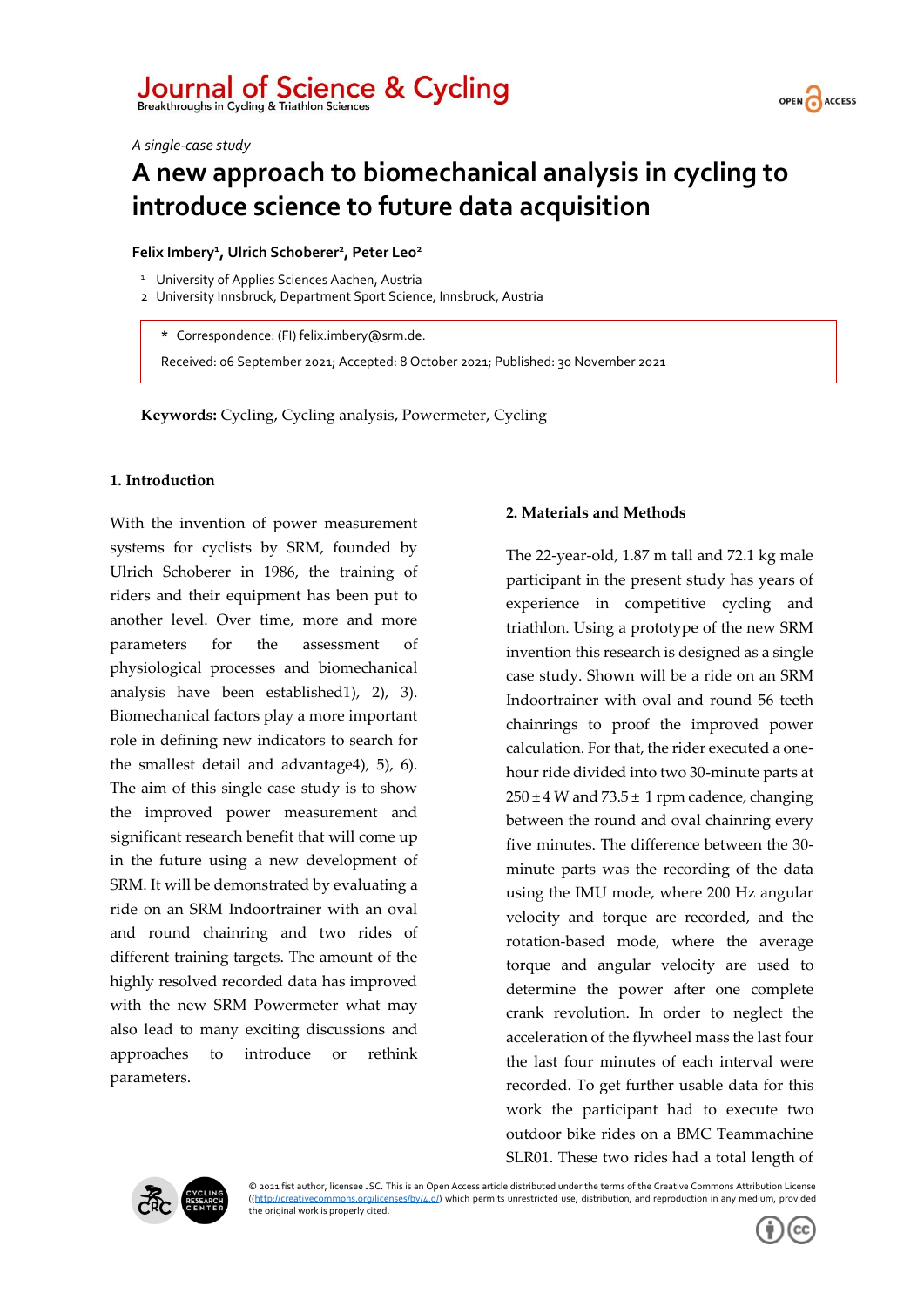84.86 ± 0.82 minutes. One ride was completed as continuous riding at 218 W and an average cadence of 84 rpm. In the second ride the participant completed five six-minute intervals at  $369 \pm 2.59$  W with a cadence of  $89.07 \pm 0.93$  rpm and 3 minutes rest at 227  $\pm$ 6.9 W and a ten-minute effort of 322 W and 89 rpm with eight minutes rest at 203 W to the last six-minute effort. For the intervals the rider was supposed to find a flat road with as little turns as possible in order to keep a constant power output. Second by second power output and cadence have been displayed on a Powercontrol 8 from SRM to execute the given tasks. The power output has been measured by an SRM Spiderpowermeter prototype. Additionally, torque and angular velocity have been measured and recorded with associated angle every five milliseconds and have been stored in a mass storage device. SRM internal beta software was used to decode the recorded data into graphs and export them to Excel spreadsheets for further statistical analysis. With exporting the files to Excel to get the recorded data as well as the calculated respective current power, called "On Time Power" shown as their values, there have been several statistical analysis methods used to analyse the rides. For every file the mean, median and standard deviation have been calculated for every parameter. Because of the higher power, the intervals were looked at in more detail and highlighted in the analysis using the same statistical analysis methods.

### **3. Results**

The most important finding of this paper is the more accurate power measurement as well as amount of collected datapoints. Collected datapoints being 1,010,479 for each timestamp, torque, angular velocity and angle in the interval method and 1,029,519 for the continuous method.

### **Table 1**

| (a)          |       |       |         |                   |
|--------------|-------|-------|---------|-------------------|
| $\bf No$     | Chain | Power | Cadence | <b>Kin Energy</b> |
|              | ring  | /W    | /rpm    | Flywheel /J       |
| $\mathbf{1}$ | Round | 249   | 75      | 2024              |
| 2            | Oval  | 247   | 75      | 2024              |
| 3            | Round | 251   | 74      | 1971              |
| 4            | Oval  | 250   | 73      | 1918              |
| 5            | Round | 243   | 73      | 1918              |
| 6            | Oval  | 243   | 72      | 1866              |

| (b) |       |       |         |                   |
|-----|-------|-------|---------|-------------------|
| No  | Chain | Power | Cadence | <b>Kin Energy</b> |
|     | ring  | /W    | /rpm    | Flywheel /J       |
| 1   | Round | 246   | 72      | 1866              |
| 2   | Oval  | 248   | 71      | 1814              |
| 3   | Round | 250   | 74      | 1971              |
| 4   | Oval  | 259   | 74      | 1971              |
| 5   | Round | 250   | 74      | 1971              |
| 6   | Oval  | 260   | 74      | 1971              |

Table 1 shows the measured power and cadence as well as the kinetic energy in the system of the Indoortrainer ride in the (table 1 a) IMU mode and (table 1 b) rotation-based mode. Noticeable is, that the measured power in the IMU mode does not vary greatly with either the round or the oval chainring, each with  $248 \pm 3$  W for the round and 247  $± 3$  W for the oval chainring. In table 2 b is striking that the power output with the oval chainring is always higher than with the round one although cadence and kinetic energy are nearly the same for every part. In numbers it is  $256 \pm 5$  W with the oval one whereby it is 249  $\pm$  2 W with the round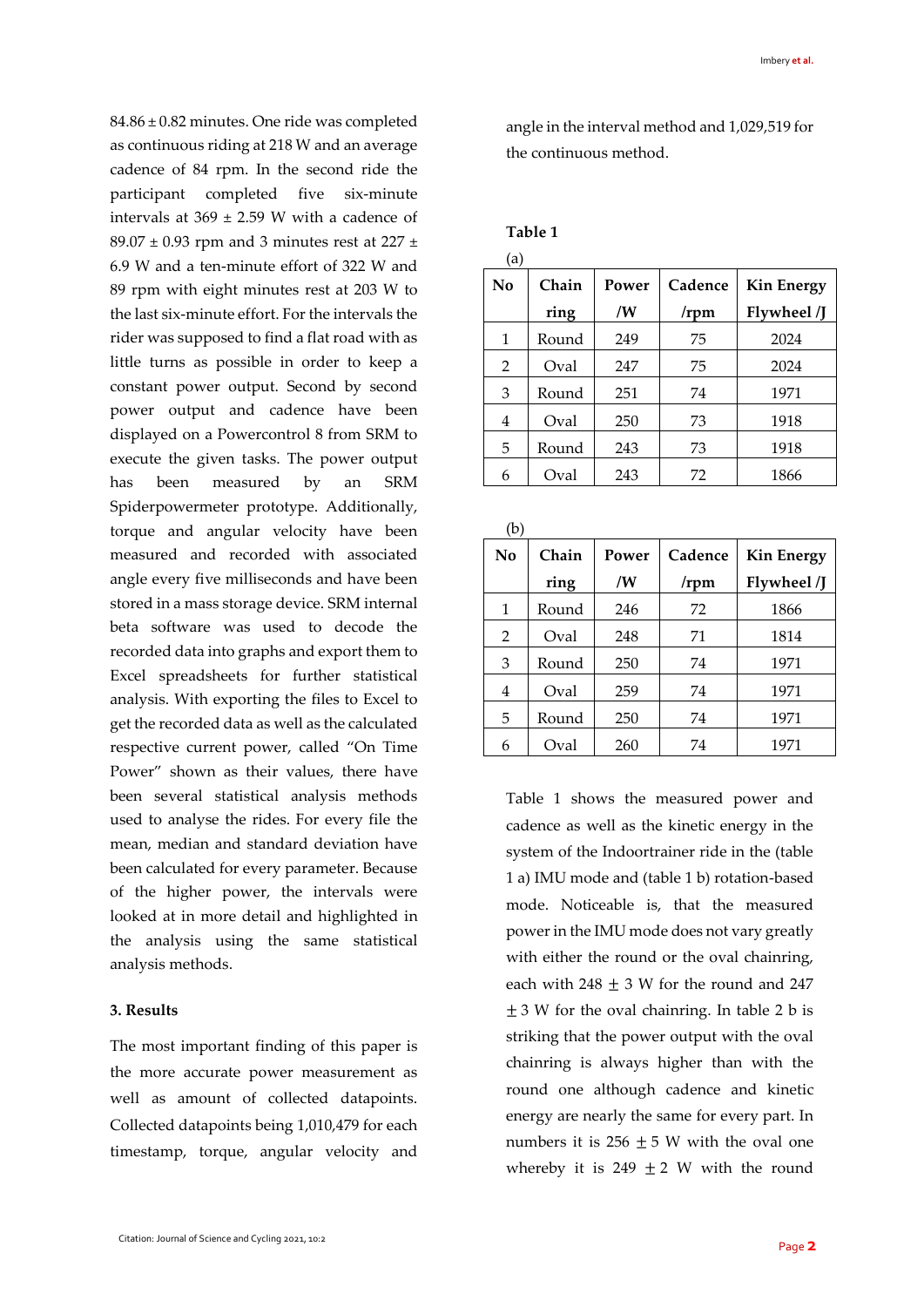chainring. Cadence does not distinguish a lot in both modes being  $74 \pm 1$  rpm in IMU mode or  $73 \pm 1$  rpm in the rotation-based mode.

# (a) (b)

Figure 1 represents torque in yellow, angular velocity in light blue and power in green from both rides with (figure 1 a) being the continuous method and (figure 1 b) being the interval ride. One relevant aspect to address is the wide distribution of torque in every ride, whereby the angular velocity distribution takes place in a smaller range to get the nearly same power for a given time period.

Noticeable in figure 1a is that torque and angular velocity do not really change over duration except little peaks that occur from time to time. The distribution of torque seems to be the same throughout the ride, while the angular velocity is kept quite steady, so that the rider is able to deliver the required performance.

A closer look at figure 1 b shows that the angular velocity remains at the same level for the whole ride, although the power output increases considerably in the completed intervals. Comparing the first five intervals with a length of six minutes with the last interval of ten minutes, it becomes clear that the torque level rises but appears to be at the same level in the longer effort.

| I<br>ш<br>. . |  |
|---------------|--|
|---------------|--|

|                | Torque [Nm]            |        |  |
|----------------|------------------------|--------|--|
|                | Continuous<br>Interval |        |  |
|                | method                 | method |  |
| Mean           | 24.907                 | 31.394 |  |
| Median         | 24.813                 | 29.5   |  |
| Deviation Mean |                        |        |  |
| to Median [%]  | 0.38                   | 6.03   |  |
| Standard       | 11.56                  | 15.43  |  |
| Deviation      |                        |        |  |

Table 2 represents the mean, median, deviation of mean to median and standard deviation for torque of both rides. The mean and median value of torque show a deviation of 0.38 % in the continuous ride however differ notably in the interval session by 6.03 %. As a result, the standard deviation for torque increases from 11.56 Nm in the continuous ride to 15.43 Nm for the interval ride what can also be seen from the previously shown diagrams, as the torque level fluctuates.

| able |
|------|
|------|

|            | Angular Velocity [rad/s] |         |  |
|------------|--------------------------|---------|--|
|            | Continuous<br>Interval   |         |  |
|            | method                   | method  |  |
| Mean       | 8.781                    | 9.048   |  |
| Median     | 8.938                    | 9.196   |  |
| Deviation  |                          |         |  |
| Mean to    | $-1.79$                  | $-1.64$ |  |
| Median [%] |                          |         |  |
| Standard   | 0.95                     | 1.02    |  |
| Deviation  |                          |         |  |

**Figure 1**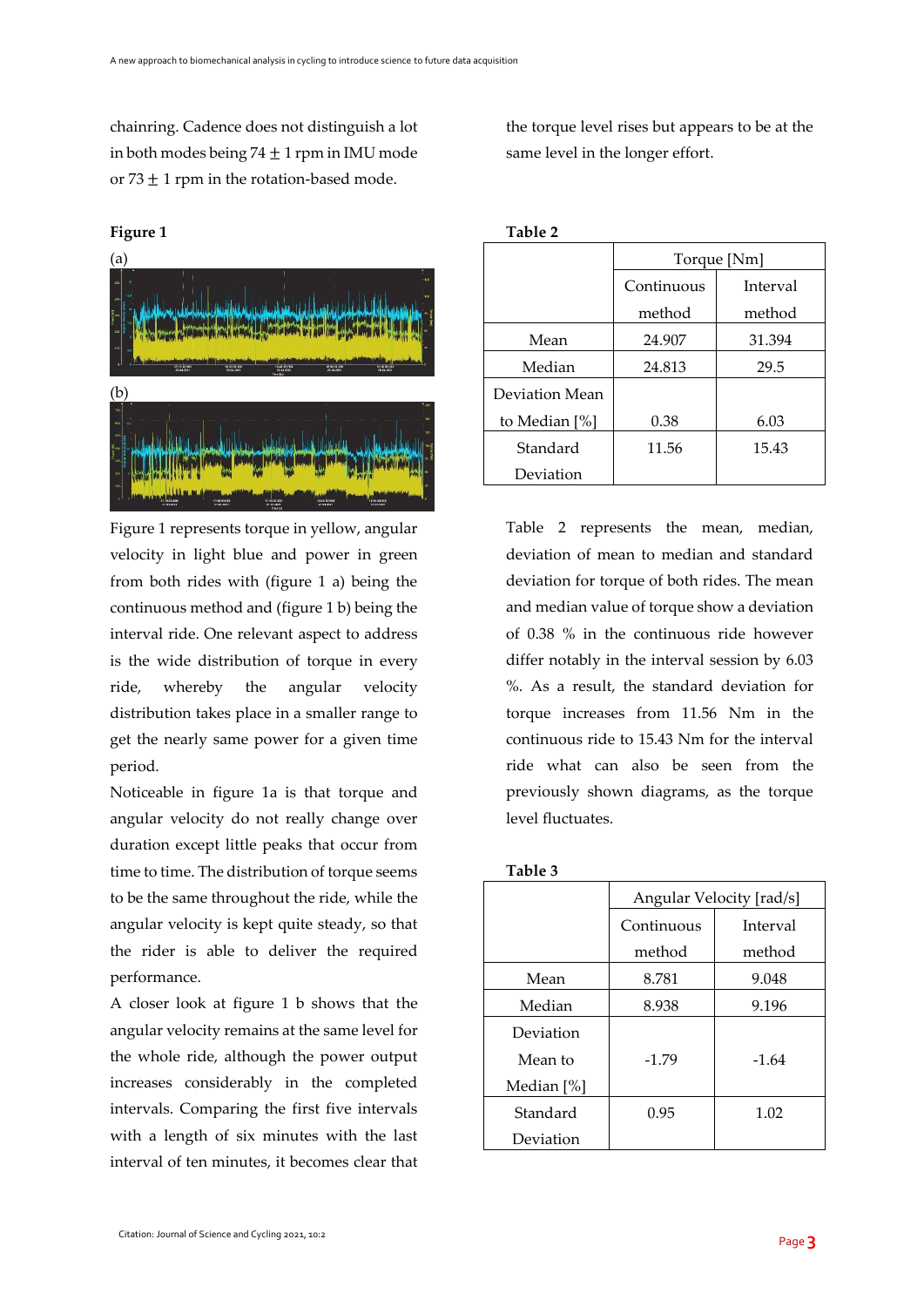Analysing the angular velocity, presented in table 3 reveals that the mean and median values in both rides have almost the same deviation with -1.79 % and -1.64 %, although the effort expended was very different. Their absolute mean values are practically the same with  $8.781 \pm 0.95$  rad/s in the continuous ride and  $9.048 \pm 1.02$  rad/s in the interval ride.

**Table 4**

|            | On Time Power [W]      |        |  |
|------------|------------------------|--------|--|
|            | Continuous<br>Interval |        |  |
|            | method                 | method |  |
| Mean       | 218                    | 286    |  |
| Median     | 221                    | 269    |  |
| Deviation  |                        |        |  |
| Mean to    | $-1.38$                | 5.94   |  |
| Median [%] |                        |        |  |
| Standard   | 96                     | 140    |  |
| Deviation  |                        |        |  |

Taking a closer look at the calculated On Time Power output figures it is noticeable that the deviation of the mean and median value in the interval ride is nearly the same with 5.94 % than as it is in the torque values. The mean value  $286 \pm 140$  W is considerably higher in the interval ride than in the continuous effort with a mean of  $218 \pm 96$  W. Yet, the median On Time Power of the continuous method is 3 W higher than its mean whereby in the interval ride the median is 17 W lower than the mean value.

### **Table 5**

| (a) |           |                              |             |       |  |
|-----|-----------|------------------------------|-------------|-------|--|
| No  | Length[s] | Mean                         |             |       |  |
|     |           | On Time<br>Angular<br>Torque |             |       |  |
|     |           | [Nm]                         | Velocity    | Power |  |
|     |           |                              | [ $rad/s$ ] | [W]   |  |
| 1   | 360.29    | 38.750                       | 9.47        | 368   |  |
| 2   | 361.10    | 40.309                       | 9.17        | 368   |  |
| 3   | 360.92    | 39.470                       | 9.35        | 369   |  |
| 4   | 359.09    | 39.560                       | 9.34        | 368   |  |
| 5   | 360.33    | 40.356                       | 9.31        | 374   |  |
| 6   | 600.38    | 34.746                       | 9.31        | 322   |  |

(b)

| No | Length | Median |             |         |
|----|--------|--------|-------------|---------|
|    | [s]    |        |             |         |
|    |        | Torque | Angular     | On Time |
|    |        | [Nm]   | Velocity    | Power   |
|    |        |        | [ $rad/s$ ] | [W]     |
| 1  | 360.29 | 39.329 | 9.56        | 375     |
| 2  | 361.10 | 40.719 | 9.23        | 374     |
| 3  | 360.92 | 39.688 | 9.45        | 373     |
| 4  | 359.09 | 40.000 | 9.37        | 374     |
| 5  | 360.33 | 40.188 | 9.33        | 375     |
| 6  | 600.38 | 35.031 | 9.32        | 327     |

| (c) |           |                           |             |       |
|-----|-----------|---------------------------|-------------|-------|
| No  | Length[s] | <b>Standard Deviation</b> |             |       |
|     |           | Torque                    | Angular     | On    |
|     |           | [Nm]                      | Velocity    | Time  |
|     |           |                           | [ $rad/s$ ] | Power |
|     |           |                           |             | [W]   |
| 1   | 360.29    | 14.552                    | 0.78        | 135   |
| 2   | 361.10    | 15.383                    | 0.59        | 135   |
| 3   | 360.92    | 14.889                    | 0.69        | 137   |
| 4   | 359.09    | 15.450                    | 0.42        | 140   |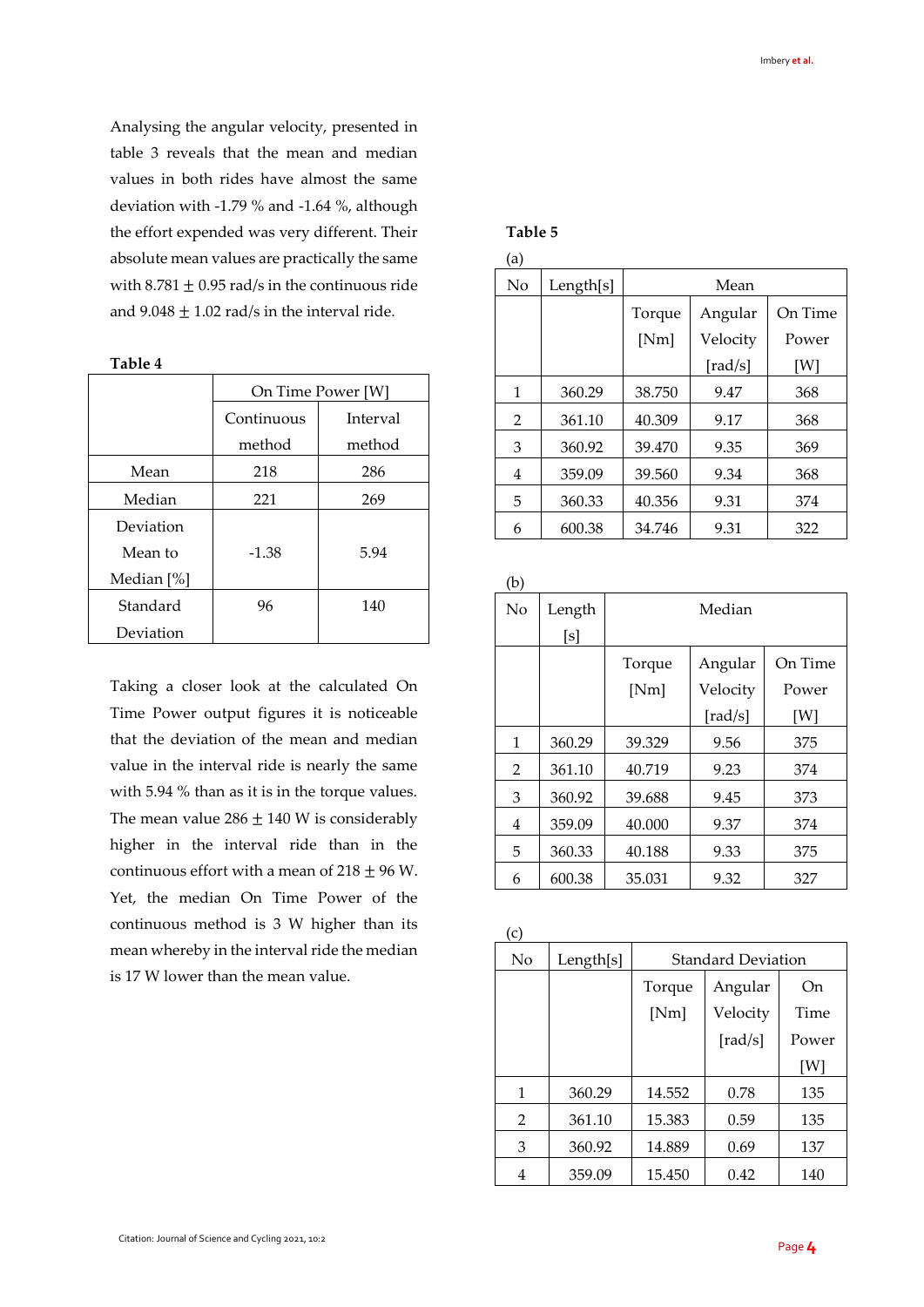| 360.33 | 15.533 | 0.45 | 141 |
|--------|--------|------|-----|
| 600.38 | 13.212 | 9.49 | 120 |

Table 5 shows (table 5 a) mean, (table 5 b) median and (table 5 c) standard deviation of all completed intervals. For all intervals mean torque ranges around  $38.865 \pm 1.921$ Nm and median is very similar at 39.159  $\pm$  1.895 Nm. The angular velocity numbers with  $9.32 \pm 0.09$  rad/s in mean and  $9.38 \pm 0.11$ rad/s in median are also very equal. Comparing the six-minute efforts with a higher power output of  $369 \pm 2.59$  W to the ten-minute effort with an average of 322 Watt the applied torque is only  $4.943 \pm 0.596$  Nm higher despite a higher power output of 47 W. Every calculated On Time Power output is lower in its mean value than in median, irrespective of the interval duration. Interestingly the fifth six-minute intervals mean and median value of On Time power output is nearly the same. Standard deviation for every quantity is nearly the same being 15.161  $\pm$  0.379 Nm, 0.59  $\pm$  0.14 rad/s and 138  $\pm$  2 W in the first five intervals and 13.212 Nm, 0.49 rad/s and 120 W in the ten-minute effort.

### **Figure 2**



Figure 2 shows two crank repetitions as an example for the high resolution of the recorded data. Taken out of the third interval with a power output of 369 Watt at an 88 rpm cadence, it gets visible that the torque graph follows a sin function but is not even over the whole time. By definition, in the first 180 ° of a crank repetition the right leg is dominant and in the second 180 ° the left leg pushes the pedal down. The graph shows a higher unevenness for the left leg phase. Over the presented figure the angular velocity is varying minimal.

### **4. Discussion and practical applications**

From the previously stated results a few new findings and practical applications can be found and can be considered helpful for future research. Most striking is the more accurate measurement of power with the IMU mode never mind if a round or oval chainring is used. The highly increased amount of acquired data can also be used for a more detailed training evaluation and might also lead to new parameters for cycling analysis. Furthermore, studies can not only be executed under laboratory conditions but also outside with the same required data. Mean and Median values of torque, angular velocity and On Time Power can be used to analyse a cyclists' biomechanical pedal pattern in more detail. Moreover, the high resolution of the recorded values shown in graphs can be used to optimise a riders' pedal pattern. The deviation of mean and median allow to analyse the evenness of a ride or interval. Peaks could play a role in sprints or other short intervals. Torque can be a very useful tool in track cycling as the starts are often out of a standstill and also can be implemented in or as new training tools. Another possible use of the Powermeter 9 could be found in the medical sector. At this a patient's muscle functionality or progress in rehab could be analysed by controlling the sin course of torque. Further, the data could be used to check, if the rider has certain damage in coordination after a crash. A negative point of the Powermeter 9 might be that it measures both applied torques at the